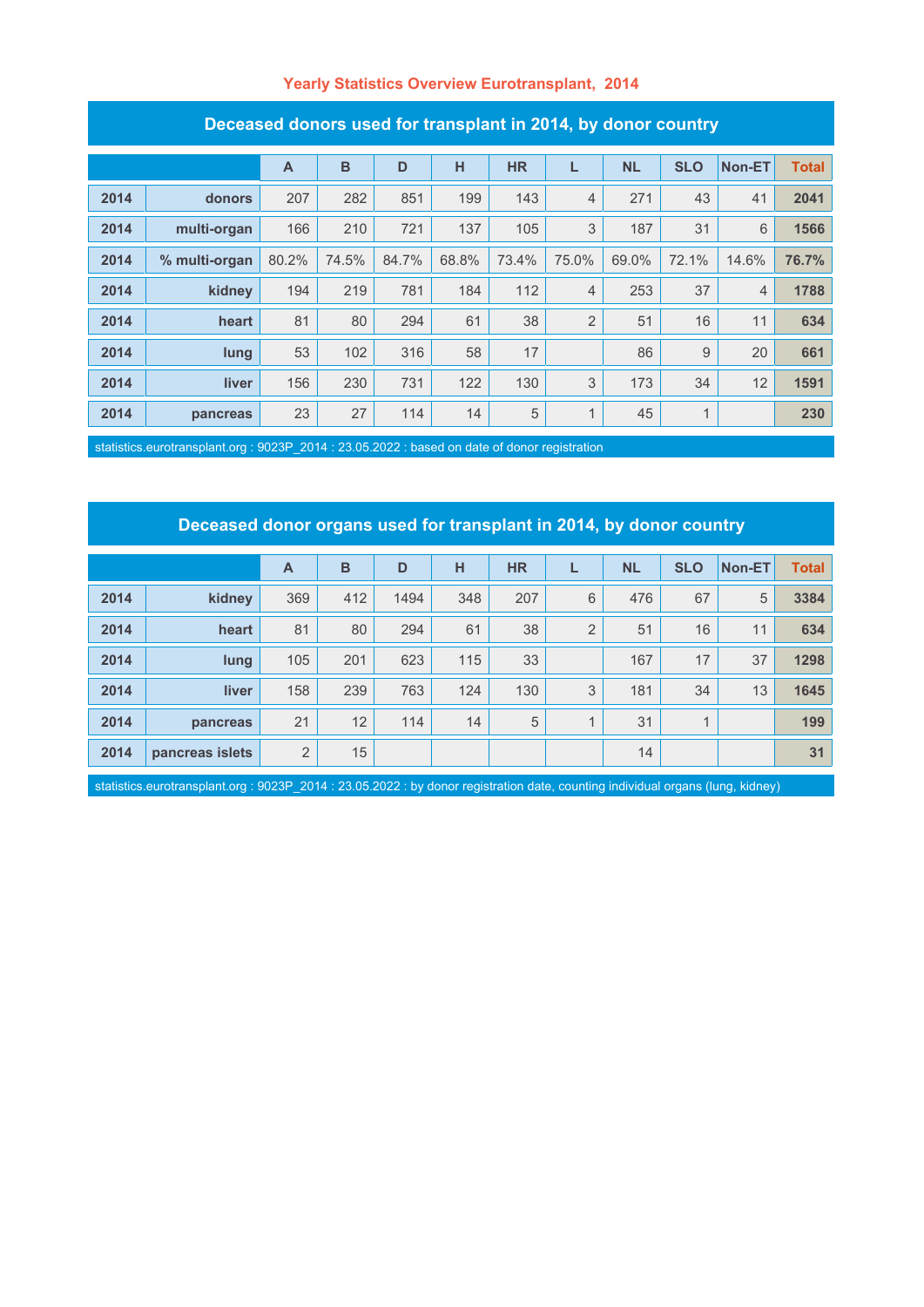| Transplants (deceased donor) in 2014, by transplant country |                              |                |                |                |              |                |                  |              |              |                         |  |
|-------------------------------------------------------------|------------------------------|----------------|----------------|----------------|--------------|----------------|------------------|--------------|--------------|-------------------------|--|
|                                                             | kidney, pancreas (only)      | $\overline{A}$ | $\mathbf B$    | D              | H            | <b>HR</b>      | <b>NL</b>        | <b>SLO</b>   | Non-ET       | <b>Total</b>            |  |
| 2014                                                        | kidney                       | 351            | 388            | 1385           | 326          | 179            | 439              | 54           |              | 3122                    |  |
| 2014                                                        | pancreas                     | $\overline{2}$ | $\mathbf{1}$   | 14             |              | $\mathbf{1}$   | $\mathbf{1}$     |              |              | 19                      |  |
| 2014                                                        | pancreas islets              |                | 24             |                |              |                | $\overline{7}$   |              |              | 31                      |  |
| 2014                                                        | pancreas + kidney            | 19             | $\overline{7}$ | 104            | 14           | $\overline{4}$ | 27               |              |              | 175                     |  |
| heart, lung combinations                                    |                              | $\mathbf{A}$   | B              | D              | н            | <b>HR</b>      | <b>NL</b>        | <b>SLO</b>   | Non-ET       | <b>Total</b>            |  |
| 2014                                                        | heart                        | 66             | 78             | 292            | 58           | 34             | 51               | 33           | 5            | 617                     |  |
| 2014                                                        | lung                         | $\overline{2}$ | 5              | 46             |              |                | 13               |              |              | 66                      |  |
| 2014                                                        | lungs                        | 132            | 98             | 296            |              |                | 78               |              | $\mathbf{1}$ | 605                     |  |
| 2014                                                        | heart + lungs                |                |                | 9              |              |                |                  |              |              | $\overline{9}$          |  |
| 2014                                                        | heart + kidney               | $\overline{2}$ | $\overline{4}$ | 3              |              |                |                  |              |              | $\boldsymbol{9}$        |  |
| 2014                                                        | lungs + liver                |                | $\mathbf{1}$   | $\mathbf{1}$   |              |                |                  |              |              | $\overline{\mathbf{2}}$ |  |
| liver combinations                                          |                              | $\mathsf{A}$   | $\mathbf B$    | D              | H            | <b>HR</b>      | <b>NL</b>        | <b>SLO</b>   | Non-ET       | <b>Total</b>            |  |
| 2014                                                        | liver                        | 133            | 203            | 773            | 74           | 122            | 156              | 30           | $\mathbf{1}$ | 1492                    |  |
| 2014                                                        | split liver                  |                | 10             | 87             |              |                | $\boldsymbol{9}$ |              |              | 106                     |  |
| 2014                                                        | liver + pancreas             |                | $\overline{2}$ | $\overline{2}$ |              |                |                  |              |              | $\overline{\mathbf{4}}$ |  |
| 2014                                                        | liver + pancreas +<br>kidney |                | $\mathbf{1}$   |                |              |                |                  |              |              | $\mathbf{1}$            |  |
| 2014                                                        | liver + kidney               | 3              | 14             | 13             | $\mathbf{1}$ | $\overline{2}$ | $\overline{4}$   | $\mathbf{1}$ |              | 38                      |  |
| 2014                                                        | split liver + kidney         |                |                | 3              |              |                |                  |              |              | $\overline{\mathbf{3}}$ |  |

### **Yearly Statistics Overview Eurotransplant, 2014**

statistics.eurotransplant.org : 9023P\_2014 : 23.05.2022 : based on transplant date (can differ from donor registration date)